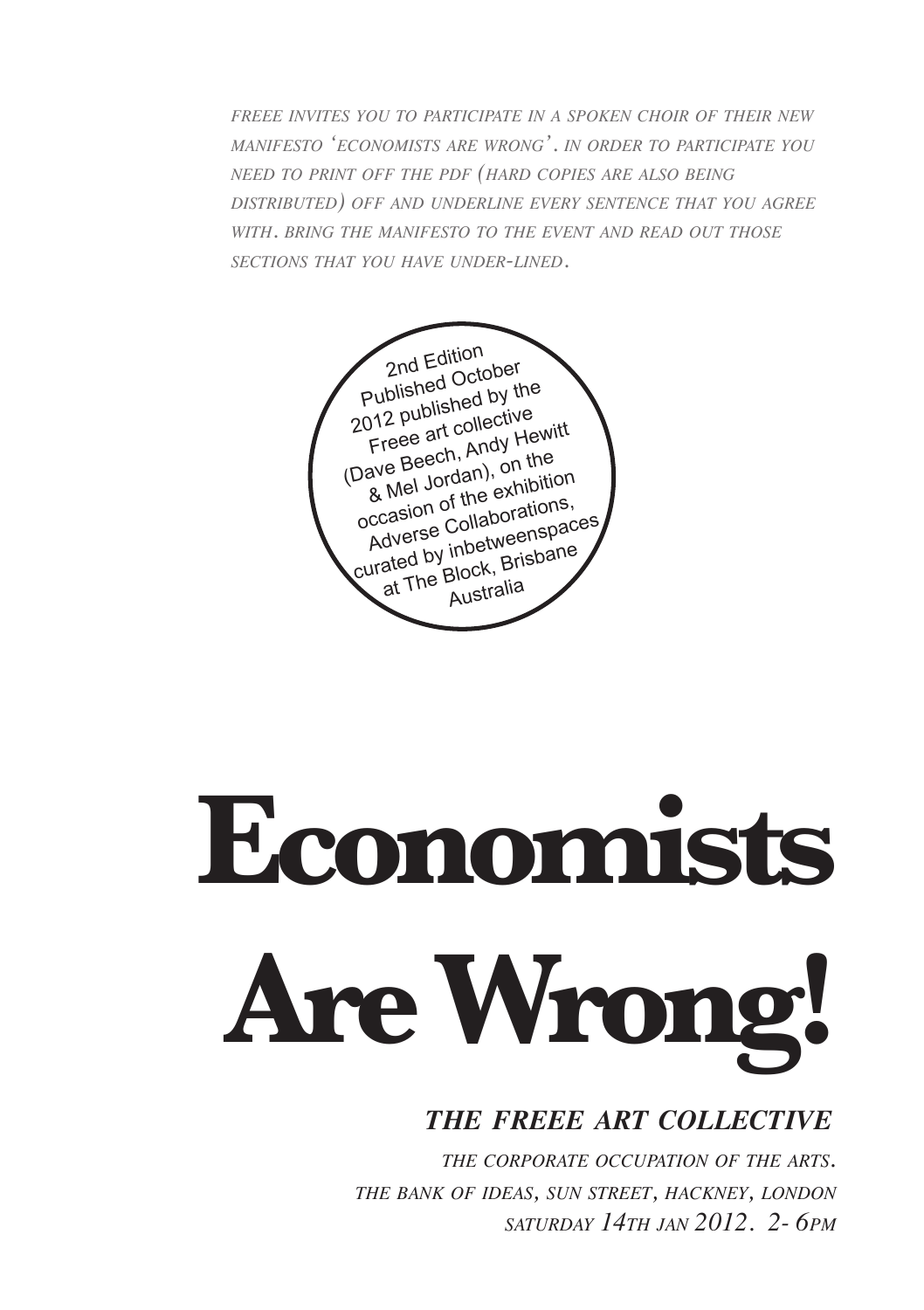*Is art an economic activity? Should art be independent of economic pressures? Is the value of art to be determined separately from its value as a commodity? Can we apply the Marxist labour theory of value to art? To consider the question of value in art from a Marxist perspective is, on the face of it, to invoke two kinds of philistinism. Marx tells us that value is twofold, with use-value and exchange-value forming a contradictory unity of value. There is no third kind of value. So, if art is supposed to be useless and priceless, how can a Marxist engage seriously with art with only use-value and exchange-value as tools?*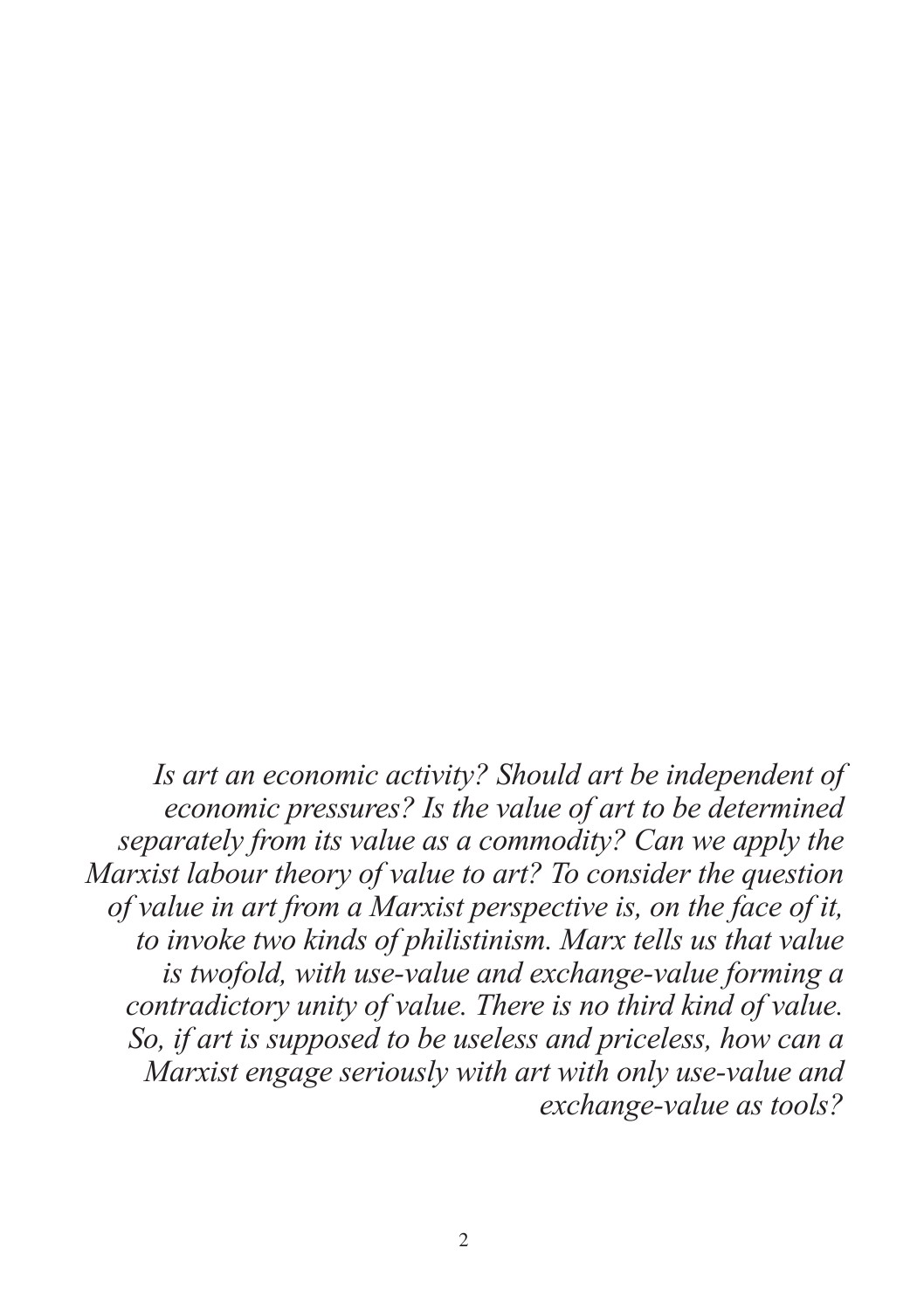## *Art and Labour*

When an economist says a "work of art often arrives on the market because of one of the famous 'three D's' (divorce, death, or debt)" it is clear that cultural economics places its emphasis on consumption and the secondary market. From a Marxist point of view it is utterly absurd for a product to 'arrive' on the market without being produced or arriving on the market from consumers. Even if we could press the economist to start the economic analysis of art with its arrival for sale on the primary market, we would have arrived too late. No Marxist could knowingly subscribe to such a belated economic analysis. Artworks themselves cannot be a given, as it is for mainstream economics, but must be identified as the object of economic analysis.

Errors are made by not knowing what precisely Marx's labour theory of value sets out to explain. Andrew Kliman tells us, "Marx's value theory … pertains exclusively to commodity production, that is, to cases in which goods and services are 'produced for the purpose of being exchanged', or equivalently, produced as commodities." This is important for a Marxist economic analysis of art because, as he goes on to say, "if the products have been produced for a different purpose, that of satisfying the producers' and others' needs and wants, they have not been *produced* as commodities." Kliman explains, a "key reason for distinguishing between commodity production and non-commodity production is that prices or rates of exchange are determined differently in the two cases. When things are not produced as commodities, the rates at which they exchange may depend exclusively upon the demand for them, or upon normative considerations, or … upon customary rules. It is only when products are produced for the purpose of being exchanged that their costs of production become significant determinants of their prices."

Not all production is commodity production. Not all production is production for financial exchange. Not all production is determined by supply and demand. Economics is not the best method of examining non-economic production. Economists give artists bad advice.

If artists increase and decrease production according to demand and alter the production of their work according to the preferences of the market (eg halting production of this version of their work and expanding production of that version of their work), then they must be in the business of producing commodities. At the same time, of course, we must insist that if artists do not increase and decrease production according to demand and do not alter the production of their work according to the preferences of the market, then they are demonstrably not in the business of producing commodities. If art is produced as a commodity, that is to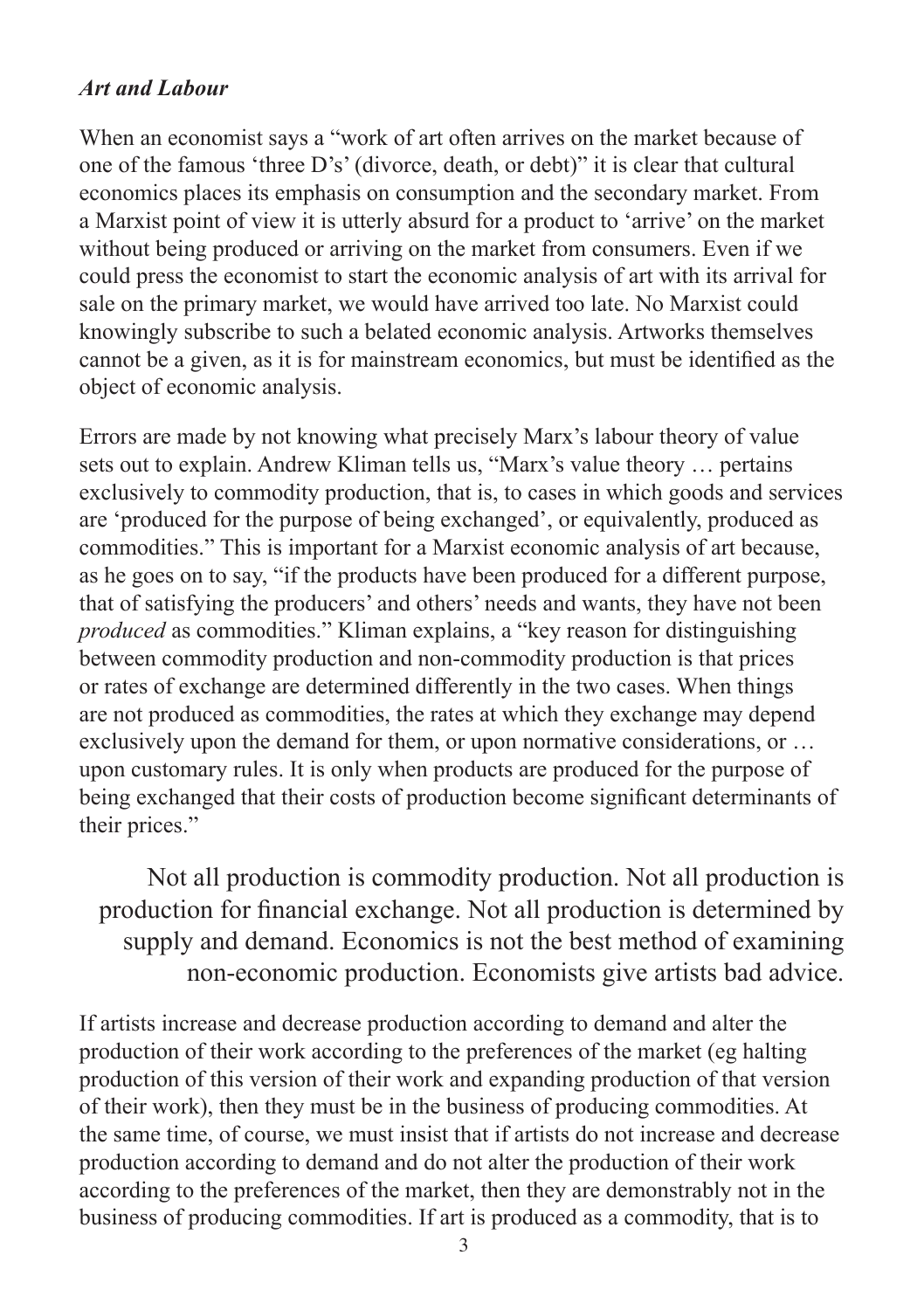say produced for the purpose of being exchanged, then it is the kind of product that Marxist economics explains. If art is not produced as a commodity, but rather to satisfy aesthetic and cultural needs and wants, then it is not. There is no shortcut to this kind of economic examination, no general rule, no standard economics of art in the age of consumerism, or the changing economic status of the artwork in the society of the spectacle. We can look at art's apparent commodification only by asking on a case by case basis whether, as Kliman puts it, "their costs of production become significant determinants of their prices".

Mainstream economists will argue that the labour theory of value is mistaken. This is partly based on the fact that mainstream economists are not interested in the source of value at all (they have no alternative explanation to the Marxist argument). It is also partly based on the fact that mainstream economics takes for granted the key elements of capitalism (supply and demand, prices, profit, wages, etc), whereas Marxism calls all these into question. Marxism shows us the limits of economic thought and the limits of a social system based on market forces. Marx was right. Capitalism inexorably leads to crisis. Economists tell us, on the contrary, that supply and demand is a self-correcting mechanism.

# Economists are fucking wrong!

Following the labour theory of value, we would expect to determine whether art is produced as a commodity from an analysis of artistic production, not by examining the behaviour of its consumers or its systems of distribution and display. If we find that art production does not correspond to the model of commodity production, then no matter how art is subsequently brought into the circulation systems of capitalism, *art is not converted into a commodity in its consumption*. The labour theory of value proceeds from the value of labour, so we need to ask whether the prices of artworks are determined by the value of the labour in their production.

The labour theory of value, which explains how value is produced within capitalism, states that *labour* is the source of value. This value is then broken down into three types: the transfer of value, absolute surplus value and relative surplus value. Machines, for instance, transfer their value to the product; labour-power produces absolute surplus-value, that is to say, value on top of the wages paid for it. Relative surplus-value is produced by the division of labour, automation and so forth, which through increases in productivity and efficiency do not produce value in itself but increases the proportion of surplus-labour in relation to wages.

We can test the question of the price of artworks as determined or not by the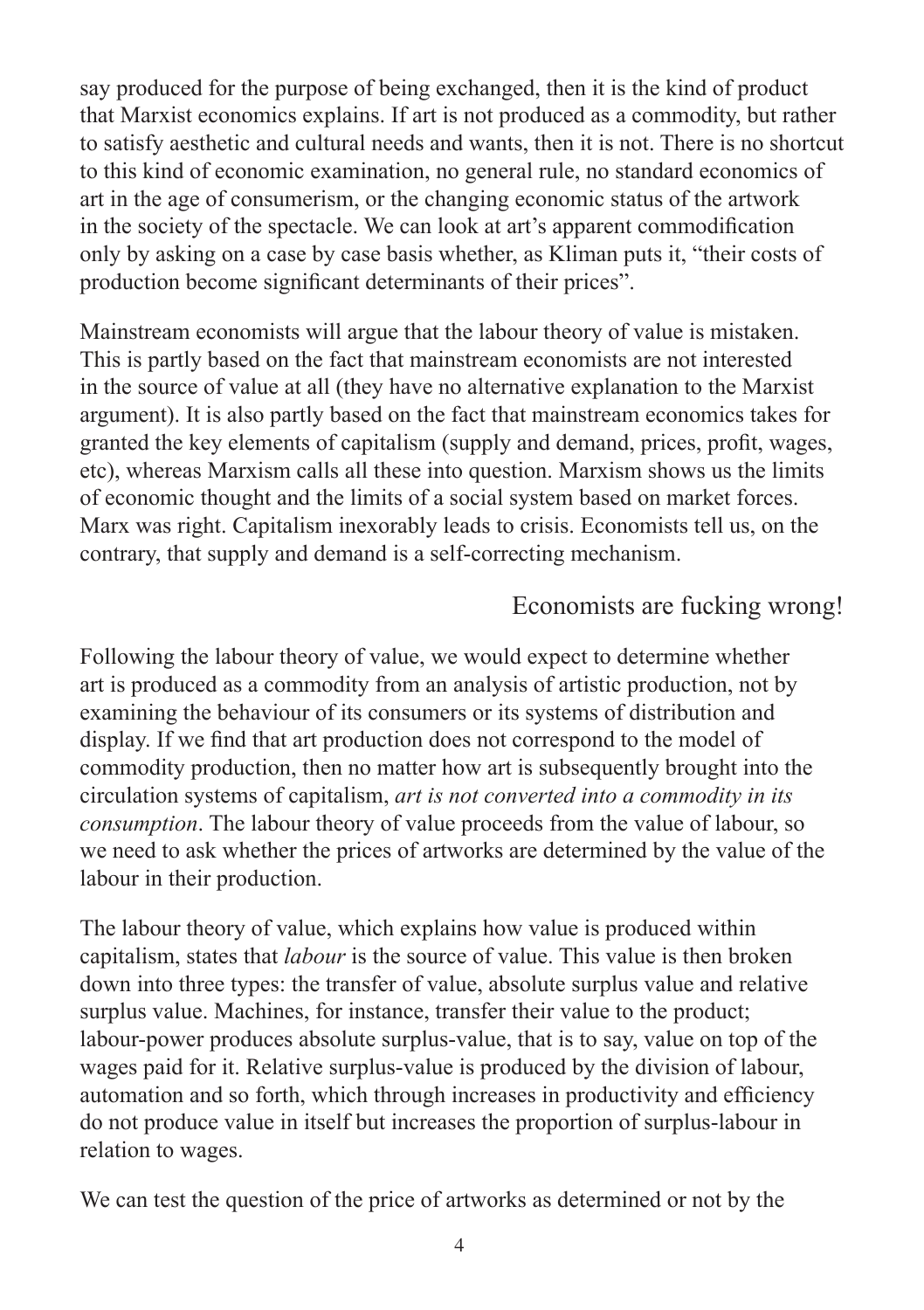cost of labour in production by observing the means of production. In capitalist commodity production capitalists increase absolute surplus-labour (and thereby surplus-value) by attempting to extend the working day, the working week, the numbers of days worked in the year, and the number of years worked in a worker's life. Second, capitalists increase relative surplus-value through the use of technology and supervision, which play an effective part in driving down labour costs through the division of labour, deskilling and increasing productivity.

If the price of an artwork is set by the labour that goes into it, then we would expect that prices of artworks would vary according to the average labour that goes into producing them. When the price of an artist's work goes up, this is not because the labour producing it has gone up, that the assistants have managed to have their wages increased, or their hours reduced. Also, when the price of an artist's work drops, this is not due to the efficiencies of competitors in the market who have managed to get their production costs down. No, the prices of artworks do not fluctuate according to the cost of labour, technological efficiencies, or increases in productivity. Art prices are not determined by 'socially necessary labour-time'. Mainstream economists might argue that art's high prices disprove the Marxist labour theory of value but what is shown here is that art is typically not produced as a commodity governed by supply and demand.

Of course, assistants are wage-labourers. But this, in itself, is not proof that artists generate surplus-value from them. If assistants do not produce surplus-value then they are to be regarded as luxuries, like domestic servants in the nineteenth century. The distinction between productive and unproductive labour was derived by Marx from Adam Smith. Smith's definition of unproductive labour still stands today: *labour not exchanged with capital but directly exchanged with revenue*. There is no such thing as productive or unproductive labour in itself. The difference is between labour that produces profits and labour that consumes revenue. In the nineteenth century this distinction was clearly illustrated with the contrasting ways in which the capitalist paid two kinds of wages, one to the workers in a business enterprise, and the other to domestic servants in their homes. The former was productive because it produced surplus-labour and the latter unproductive because it used up revenue. Another, clearer, way of understanding the distinction between productive and unproductive labour is to examine whether the capitalist or the labourer owns that labour.

If we retain our focus on artistic labour, rather than its products, the test of Smith's definition of unproductive labour provides clear results. Is artistic labour exchanged with capital or directly exchanged with revenue? Since artists are not wage-labourers employed by capitalists, but own their means of production as well as the products that they produce, we are forced to conclude that *artistic*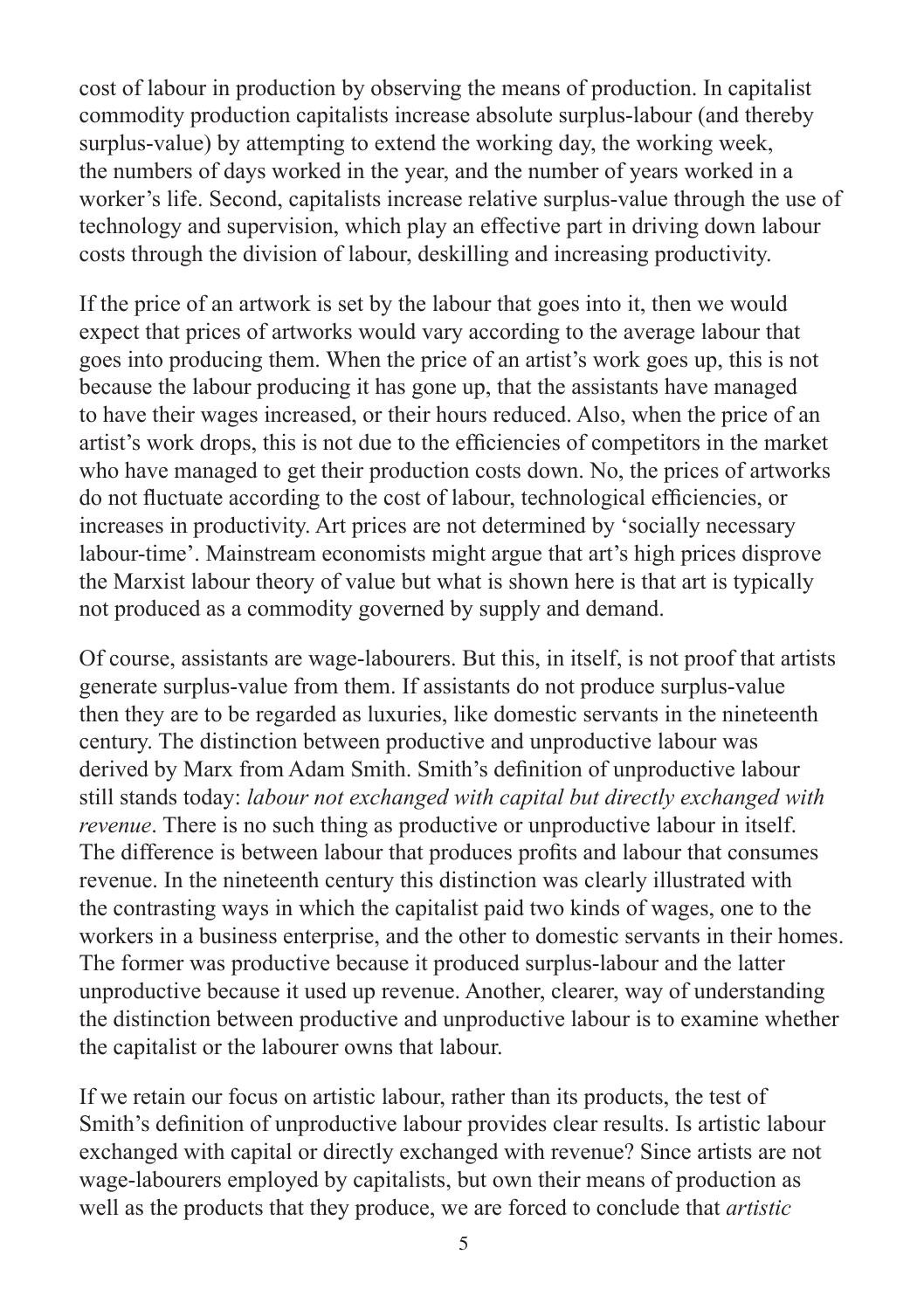*labour is unproductive labour* even if certain capitalists, such as gallerists, dealers and later in the process, investors, earn a profit from trade in the *products* of artistic labour.

Normally, unproductive labour does not produce products that are luxury goods; normally the unproductive labour is the luxury good itself. Art is unusually unproductive labour that is not a luxury in itself but produces luxuries without first producing commodities. Studio assistants are wage-labourers, but if they are unproductive labourers, like domestic servants, then they do not produce surplusvalue.

But if the value of labour does not determine the price of artworks, what does? The variations of price of an artwork are not due to underpaying or overpaying in relation to the actual value, nor is it due to an increase or decrease in the average cost of the means of production. A collector does not pay less than the value of a work by a young artist only to realize its true value once they become a mature artist. Both the relatively cheap price and the relatively expensive price are the true value of the work at two different points in time. Art appreciates. However, while investments normally appreciate because a firm for which one owns shares is profitable, or is perceived to be so – that is to say, by drawing on or anticipating the production of surplus-value in production - this is not the case in the appreciation of artworks. The relative cheapness of a work by a lesser known artist or 'early work' is based on the risk that the artist will never develop a significant career, and the relative expensiveness of the same work later on is based on the subsequent rarity of 'early work' and the price of the mature work, which retrospectively sets the pace for prices of earlier works. Just as skilled workers are paid more than unskilled workers because this kind of labour costs more to reproduce, the cost of reproducing a successful, mature, reputable, established artist with hundreds of important exhibitions and a bibliography to match is expressed in the price of their works.

But this explanation, which can be found partly in Diedrichsen, presents an immediate difficulty, which Diedrichsen misses. The reputation of an artist is not a quality which is contained in their labour, is not produced by them, and is not in their control. The reputation of an artist is ascribed to their work by others. So, if we are to explain the high prices of artworks in terms of the reproduction of labour-power that produces them, we need to consider the labour-power of those who contribute to the value of the work's reputation, namely art critics, theorists, curators and art historians.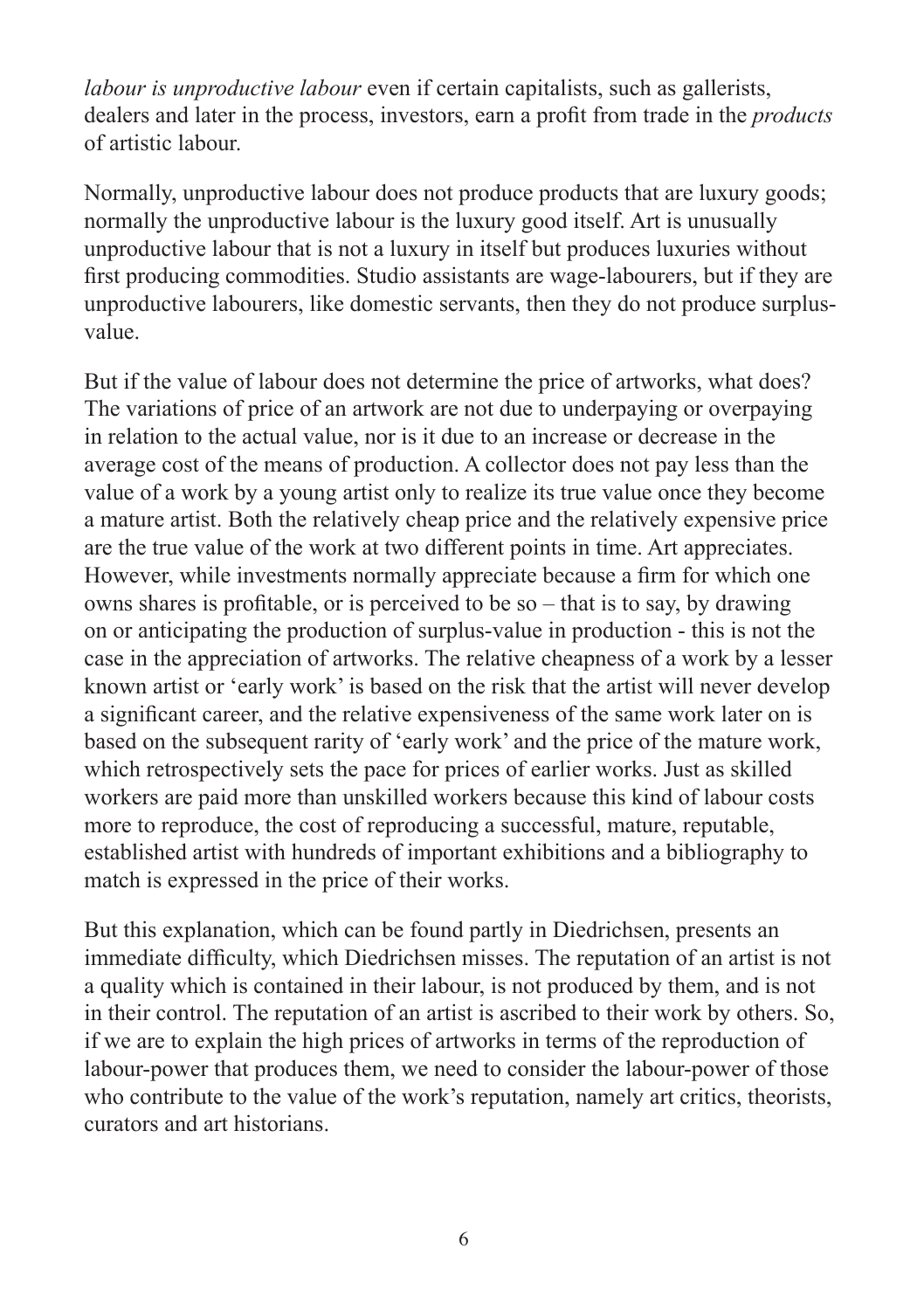# *Formal and Real Subsumption*

How might we test, from a Marxist point of view, the common complaint that art has been incorporated by capitalism?

Marx's distinction between *formal* and *real subsumption* is part of his explanation of the incorporation and transformation of particular spheres of production by the capitalist mode of production. We must remind ourselves that Marx did not theorize the subsumption of commodities. For Marx, the incorporation and transformation of spheres of production occurs with the formal and real *subsumption of labour*.

The formal subsumption of labour takes place when the capitalist takes financial control of production – owning the means of production, paying wages for labourpower, extracting surplus-labour and surplus-value, before production a market relation is established between the capitalist as a purchaser of labour and the worker as a seller of labour, and within production these same individuals are put in a conflictual relation with each other in which the capitalist struggles against the workers to extend the working day, increase productivity and so forth, while the workers struggle against the capitalist to reduce the working day, improve working conditions and so on.

The real subsumption of labour goes further than this, establishing a capitalist mode of production with the division of labour, the employment of machinery, the centralization and intensification of production on a large-scale and the transformation of the production process into a conscious application of science and technology. In short, everything that is implied with the idea of industrialization. Formal subsumption is presupposed by the real subsumption of labour, but only the latter can be described in terms of what Marx calls the continual revolution of the means of production and relations of production in capitalism.

To determine whether artistic labour has been subsumed, we need to ask ourselves, therefore, two questions. First, whether artistic labour has been converted into wage-labour, and second, whether the production of art has been transformed by the processes of industrialization. The producers of art still own their means of production. Unlike in the capitalist mode of production, the product of the production of art is invariably owned by its producer. Artists have not been converted into wage-labourers, employed by a capitalist. Gallerists have nothing to gain from extending the working day of artists, and, technological developments are not implemented to increase productivity. The gallerist does not establish a relationship with the artist along the lines of the capitalist-worker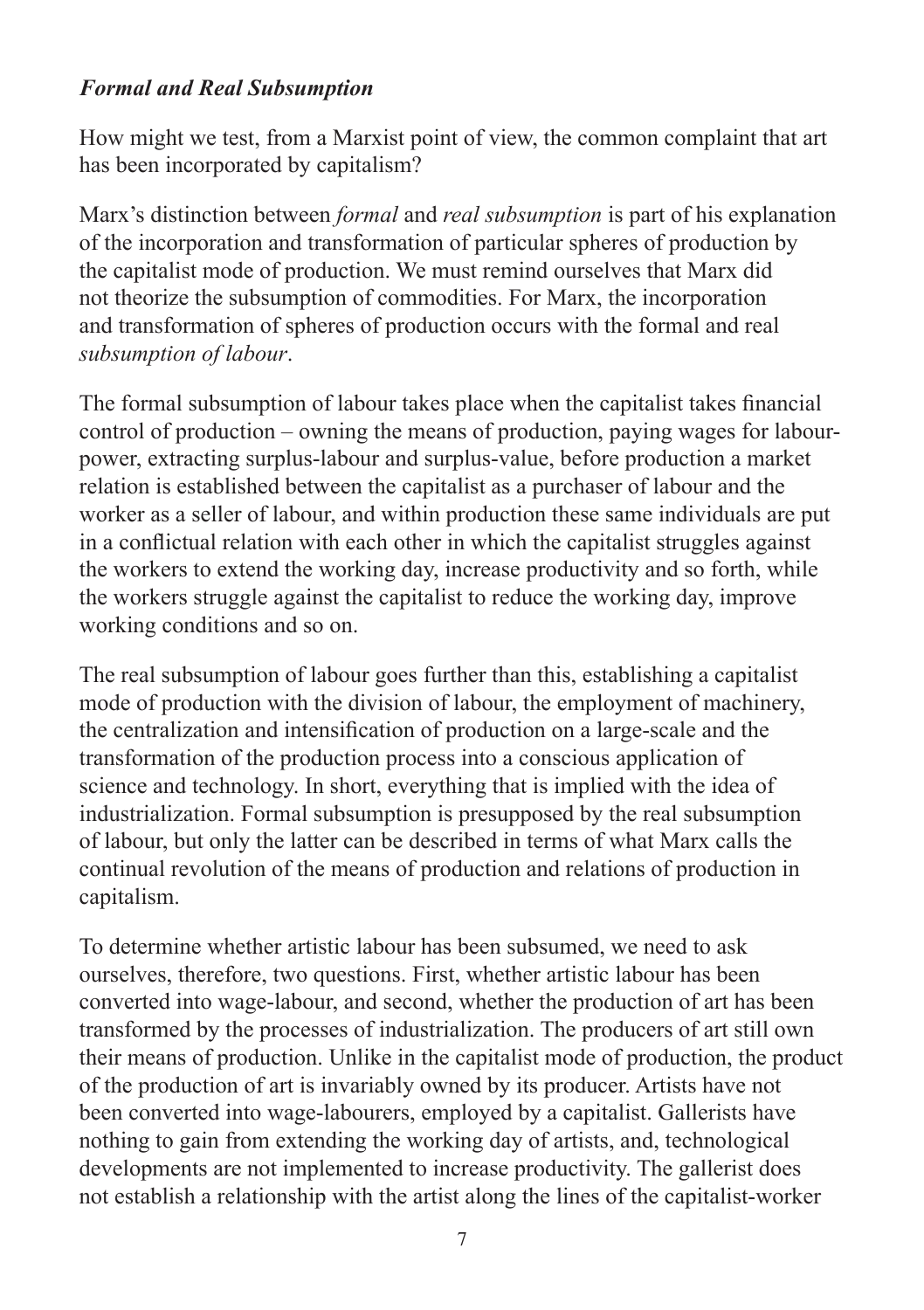relationship. There is no labour market separate from the market for artworks produced by artistic labour. Dealers do not employ artists. And since no gallerist takes ownership of the means of production for art or engage individual artists to operate those means of production, consequently, the gallerist, unlike the capitalist, does not own the product. The gallerist enters the marketplace of art with capital and leaves the marketplace with profit, but they do this without formally subsuming artistic *labour* under capital, but by converting commoditycapital (artworks) into money-capital. And this is why there can be no real subsumption of art.

Wake up to the fact: the subsumption of labour can only take place with *productive labour*, that is with labour that is capable of producing surplus-value directly for the capitalist.

### *The Mainstream Economics of Art*

Hans Abbing proposes that art is economically *exceptional* because it is 'sacred'.1 Abbing says there is a 'taboo' on talking about money in relation to art: "profit motives are not absent, they are merely veiled, and publicly the economic aspect of art is denied".2 The reference to taboo is a deliberate strategy to associate the uneconomic in art with irrationality. When he recounts the values of the art community, he frames them in terms of 'myth', 'taboo', 'ritual' and 'the sacred'. He is convinced of the rationality of the economic, while subscribing to the idea that the arts promote an alternative 'value system', 'the gift sphere' or 'the gift economy', an idea that he derives from the abstruse anthropological ideas of Lewis Hyde.<sup>3</sup> The concept of the 'gift economy' allows Abbing to register these so-called irrational values without them coming into conflict with economics and economic value. In fact, the apparent irrationality is a cover for economics. In art, he says, "anti-market behaviour can be profitable".4 Economic value trumps the values of art every time. This is the precise opposite of the Marxist critique of political economy. From a Marxist point of view (ie the *critique* of political economy), art's antagonism to economics is not a 'taboo' but a clear-headed defence of art's value from its dangerous liaison with sales, markets and business. Abbing's economics of art alerts us to the controversial encounter between the values of art and economic value, but it does not analyze this antagonism as an

<sup>1.</sup> Hans Abbing, *Why Are Artists Poor? The Exceptional Economy of the Arts*, Amsterdam University Press, 2002

<sup>2.</sup> Abbing, *Why Are Artists Poor?*, p.47

<sup>3.</sup> See, Lewis Hyde, *The Gift: Imagination and the Erotic Life of Property*, Vintage Books, New York, 1979

<sup>4.</sup> Abbing, *Why Are Artists Poor?,* p.48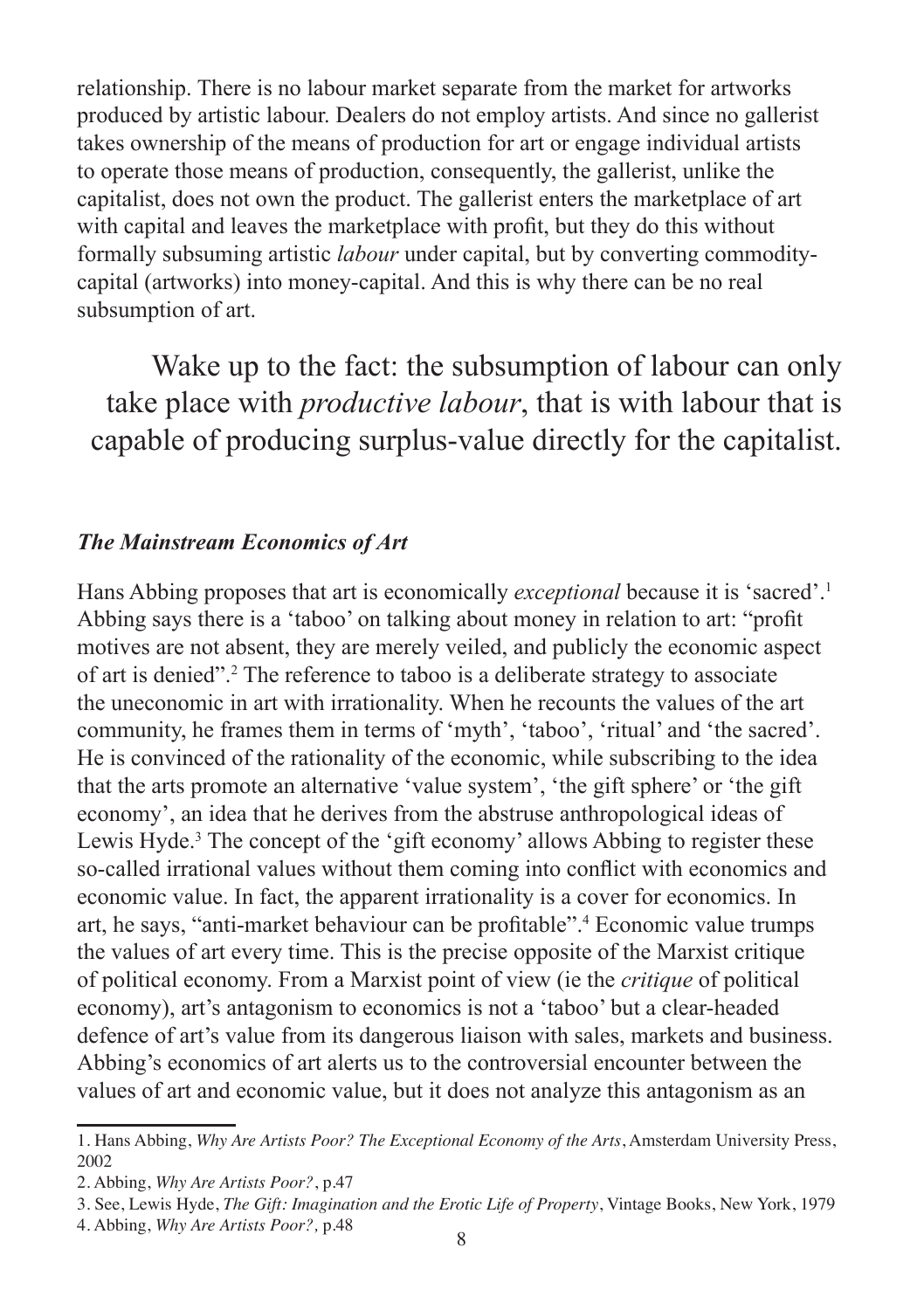instance of the abiding contradictions of capitalism itself.

Mainstream economics has for several decades been developing what it calls Cultural Economics. From 1966 onwards, with Baumol and Bowen's<sup>5</sup> pioneering work on the 'economic dilemma' of the performing arts, mainstream economists have increasingly come to think of art as an almost standard economic sector. If you insist that art is an economic activity like any other, then tell us, is the artist part of the proletariat, producing value through labour or, is the artist the capitalist or entrepreneur who makes artworks specifically for sale, advancing capital to pay the wages of assistants from which the artist makes profit?

The debates on the funding of the arts from the late 1960s through until the 1980s, byBaumol and Bowen, Richard Musgrave, Alan Peacock, William Grampp, Gary Becker, David Throsby and others, has followed a clear pattern in which the case for the public funding for the arts was increasingly shot down by the case against subsidies. We are now feeling the full force of this theoretical sea-change in the cuts to the arts. In this period, arguments have been presented for art to be regarded as a Veblen good, luxury good, public good, merit good and information good, among others. The debate has narrowed severely in recent years, resulting in the apparent victory of a neoliberal agenda for the arts. "Despite the special position that art occupies in the fabric and culture of societies," Clare MacAndrew says, "the reality is that art is produced, bought, and sold by individuals and institutions working within an economic framework inescapable from material and market constraints. The economic case is clear: the market for works of art functions at least as well as many others (albeit imperfectly and with certain special features), as it allows market transactions by voluntary consent, in which buyers and sellers mutually benefit."6

It is interesting to note that economists do not agree what kind of good art is. The question of whether art is a *public good* keeps resurfacing despite the best efforts of neoliberal economists. The persistence of the question has sound economic grounds. Technically speaking, a public good is a good that is *nonrival* and *nonexcludable*, ie that the consumption of it by one person does not prevent others from consuming it and that nobody can be excluded from consuming it. This seems to fit certain patterns of 'consuming' artworks (viewing them in galleries, museums, reading about them in books and magazines in libraries, online etc) but does not adequately account for artworks 'consumed' as singular or unique objects by collectors and investors. In some respects artworks also exhibit the characteristics of *information goods*, and in other respects they exhibit the

<sup>5.</sup> Baumol, W. and Bowen, W., *Performing Arts: the Economic Dilemma*, New York: Twentieth Century, 1966

<sup>6.</sup> Clare MacAndrew, *Fine Art and High Finance*, Bloomberg Press, NY, 2010, p.19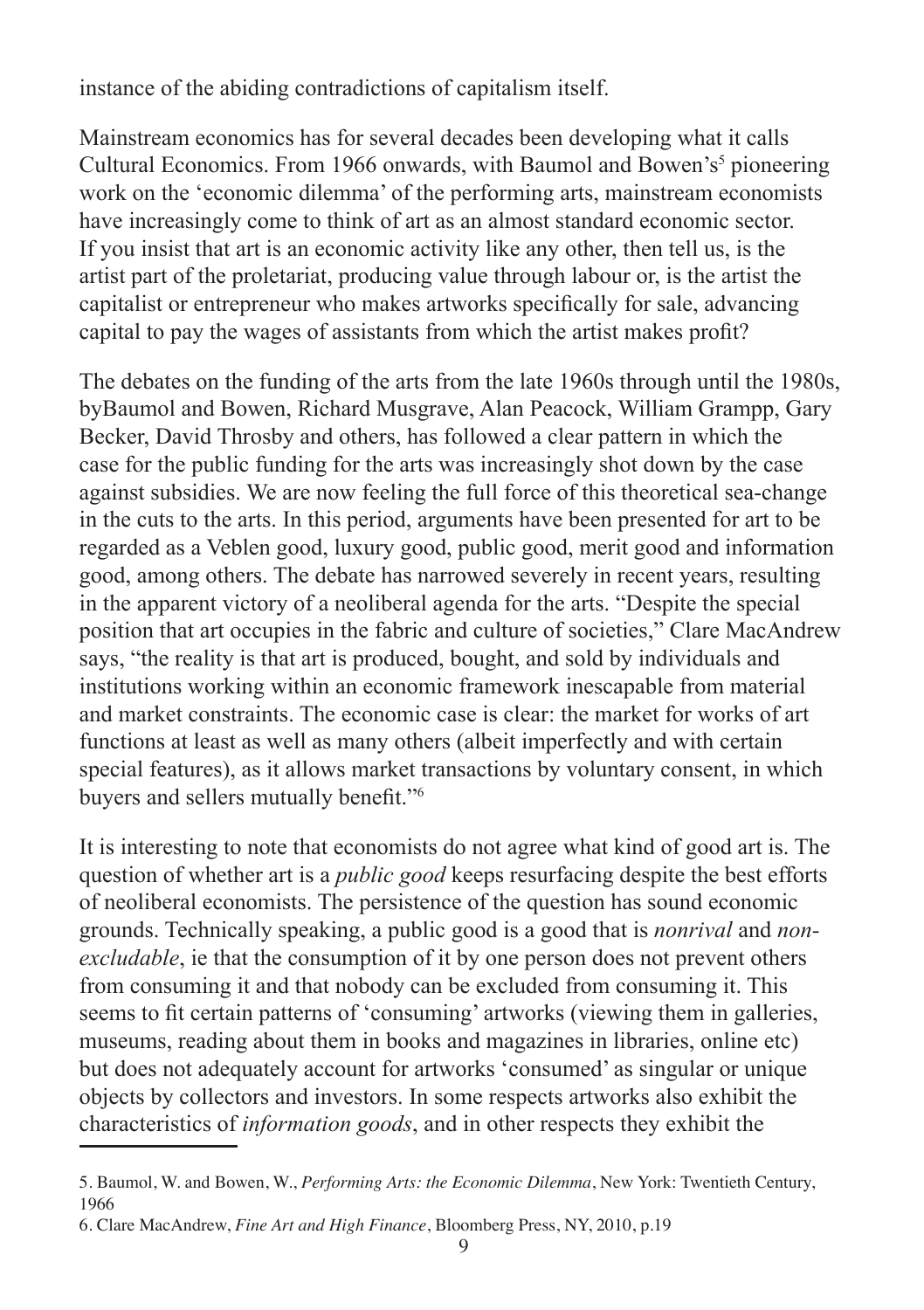characteristics of a *Veblen good*. On the other end of the scale, Richard Musgrave includes art among his list of *merit goods* – ie products that individuals ought to have regardless of their ability to pay for it. As such, for most of us artworks are distributed and displayed as public goods, not commodities.

It is rare – perhaps unique to  $art - for a product to have all these economic$ properties. Art does not belong to one category of good alone. Even the most expensive artworks exist within several distinct economic categories. This means that it is impossible to prevent art from spilling out of these economic categories, even when it seems to be exemplary of that category. This is the case in the relationship between art and luxury goods.

# *Art and the Economics of Luxury Goods*

In mainstream economics a luxury good is a good for which *demand increases more than proportionally as income rises*. What this refers to is the fact that even if the wealthy buy more expensive and higher quality bread, cheese and other necessities, they do not increase their consumption of bread and cheese *proportional* to their relative wealth; their consumption of sports cars and designer clothing increases at a greater rate, becoming an increasingly large proportion of their expenditure. The formula seems sound enough, but it leaves out two entire branches of commodities that are not luxuries but which increase more than proportionally as income rises, firstly financial goods (investments, bonds, shares, etc), and secondly expenditure on labour and machinery by the owners of firms, which also increases disproportionately to income. Nevertheless, the formula is at least good enough to account for certain consumption practices in relation to artworks. Roman Kraussl makes the standard case: "Art is a luxury good. If aggregate levels of wealth are high, the demand for art may also be expected to be high, as investors may spend part of this excess of wealth in the arts. Changes in income are therefore likely to have a significant effect on the demand for art and the prices paid for works of art."7

The art market is indeed a vast luxury trade. But art is not a standard luxury in terms of its production. Unlike *haute cuisine, haute couture* or *fine and rare wines*, there need be no high quality within the product. At \$15M, Damien Hirst's stuffed shark is one of the most expensive artworks by a living artist, but it is technically inferior to comparable stuffed animals. One could purchase a *better* stuffed shark at a fraction of the cost of Hirst's. Artworks do not have to exhibit any qualities of the luxury trade in their raw materials, skills, technology, or any other intrinsic quality.

<sup>7.</sup> Roman Kraussl, "Art Prices Indices", *Fine Art and High Finance*, p.83-4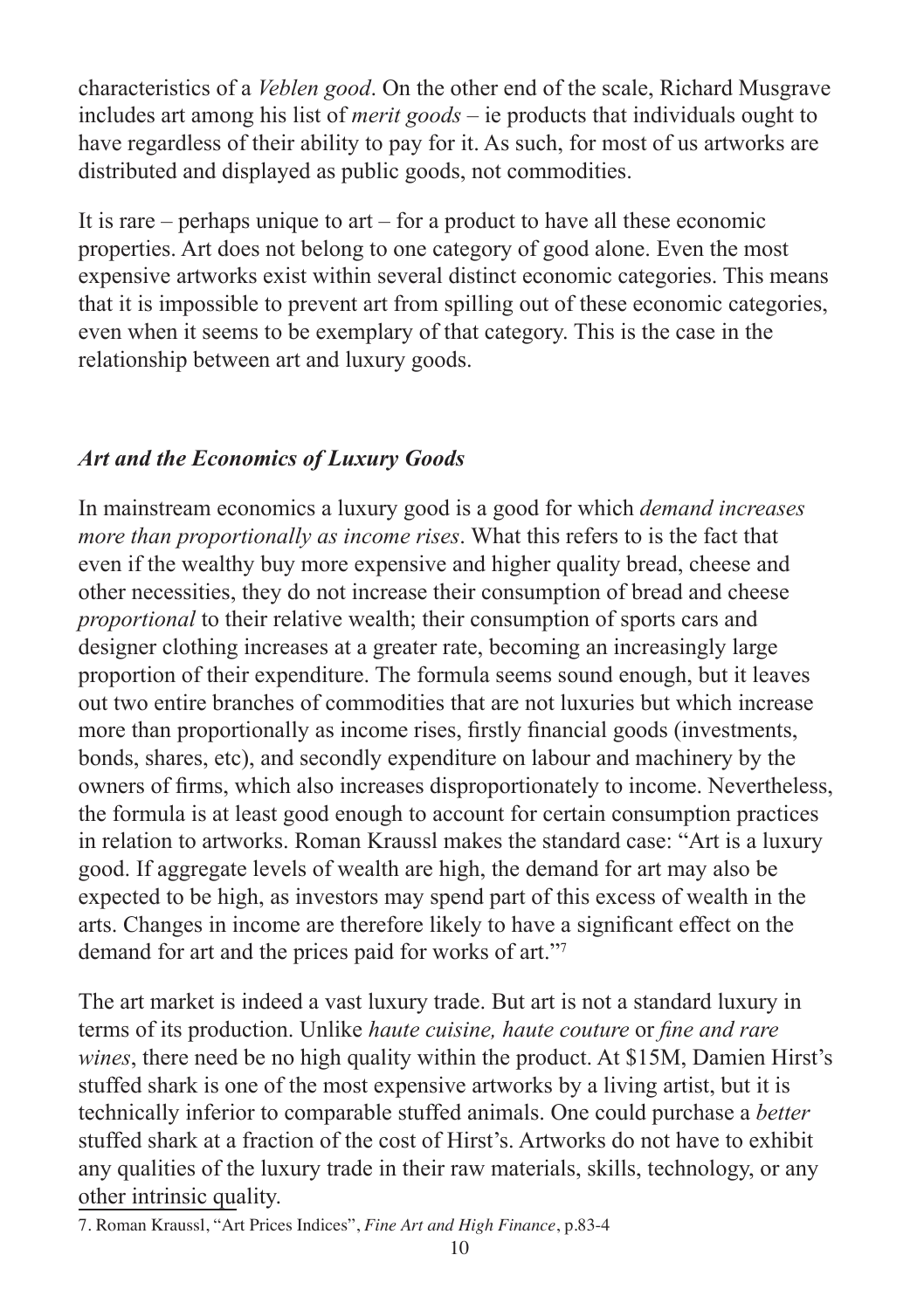Despite the conspicuousness of art's luxury trade, artworks do not conform in many respects to the conventional economic pattern of consumption of a luxury good. Luxury goods such as sports cars are often purchased, as Thorstein Veblen observed, in part to exhibit them. But the display aspect of luxury good means showing off goods that are not normally consumed in their display. However, when a non-owner of an artwork looks at it, she consumes it without purchasing it. This is why artworks are naturally seen as public goods as well as luxury goods. Sports cars and jewellery are not public goods or merit goods in addition to being luxury goods. Artworks, on the other hand, even if and when they are luxury goods are *often* (and, in principle, *always*!) public goods and merit goods. Even artworks that are commodities, even artworks that are luxuries, are never merely commodities, are never merely luxuries.

Economists are wrong. Artworks are not commodities and art is not an economic activity. Art hates capitalism even if capitalism loves art. Capitalism loves art because its values are not determined by supply and demand. The reason economists think that art is sacred or artists are 'perverse' is simply that artworks are not produced as commodities for economic exchange. If all production followed the logic of artistic production, capitalism would be history and economists would be out of a job!

Homo Economicus is a shit artist, a blind art critic, a moronic art theorist, a witless art historian and a cynical curator. Homo Economicus is also a dumb collector, a worthless gallerist, and an unreliable dealer. Let's kick the marketplace out of art. And kick the economist up the arse. Are there any any economists in the room? ...